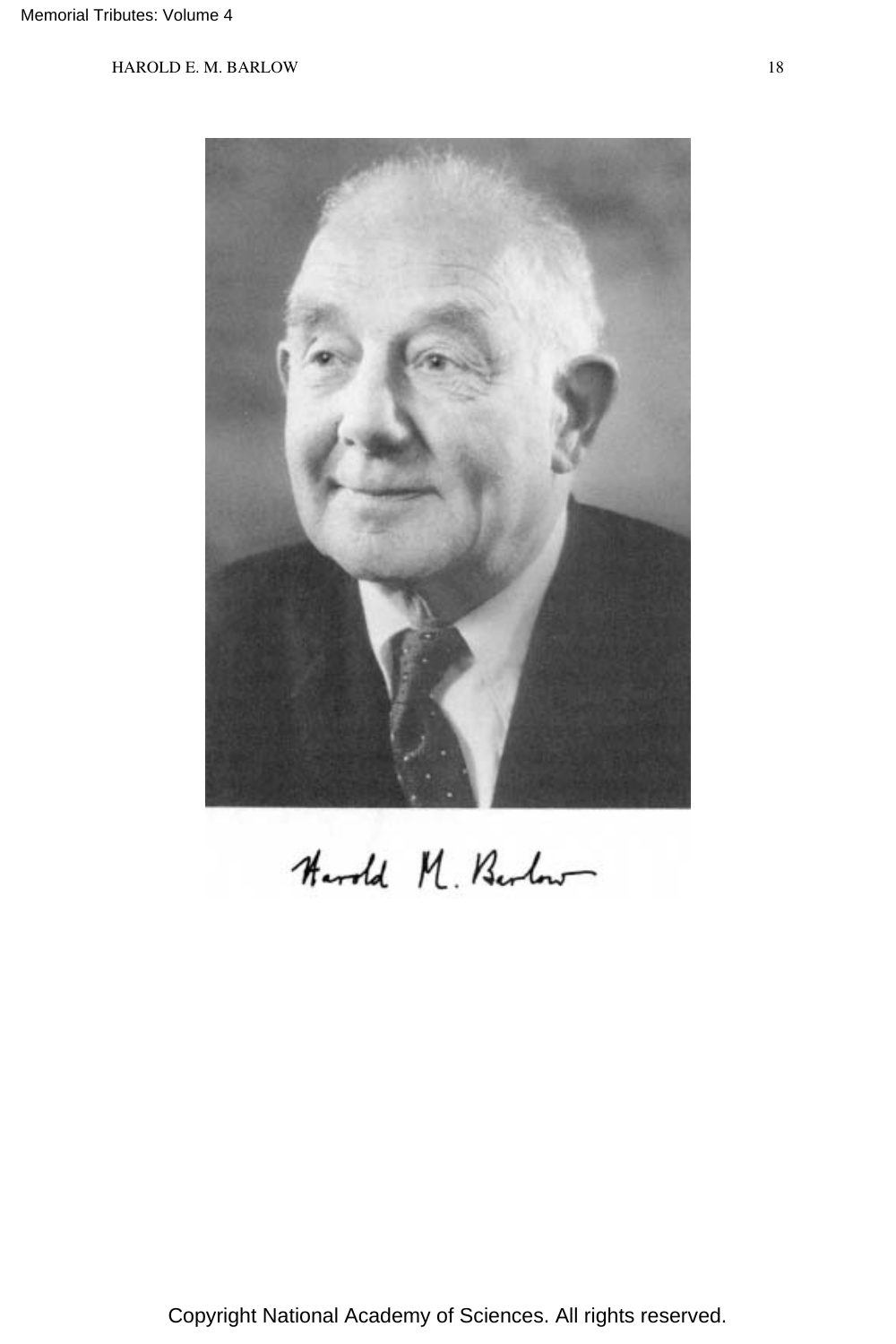# **Harold E. M. Barlow**

#### 1899-1989

#### By Edward C. Jordan

Harold E. M. Barlow, an internationally known figure in radio wave propagation and microwave engineering, died April 20, 1989, at age eighty-nine.

At the time of his death, Dr. Barlow was professor and dean emeritus in the Faculty of Engineering, University College, University of London, where he had served as head of the Department of Electrical and Electronics Engineering for eighteen years.

Harold Barlow was born November 15, 1899, in London, England, and educated at University College, London, receiving a B.Sc. degree in engineering in 1921 and a Ph.D. in science in 1924. He was made a fellow of City and Guilds College, London, and was awarded an honorary doctor of science degree by Heriot Watt University, Edinburgh, and an honorary doctor of engineering degree by Sheffield University, Sheffield.

Dr. Barlow played a leading part in the wartime development of radar. In 1939 he was seconded to work on radar development and worked in the Telecommunications Research Establishment from 1943 to 1945. He then became superintendent of the Radio Department of the Royal Aircraft Establishment in Farnborough until 1950.

He served with distinction on many governmental advisory boards where his broad background in both science and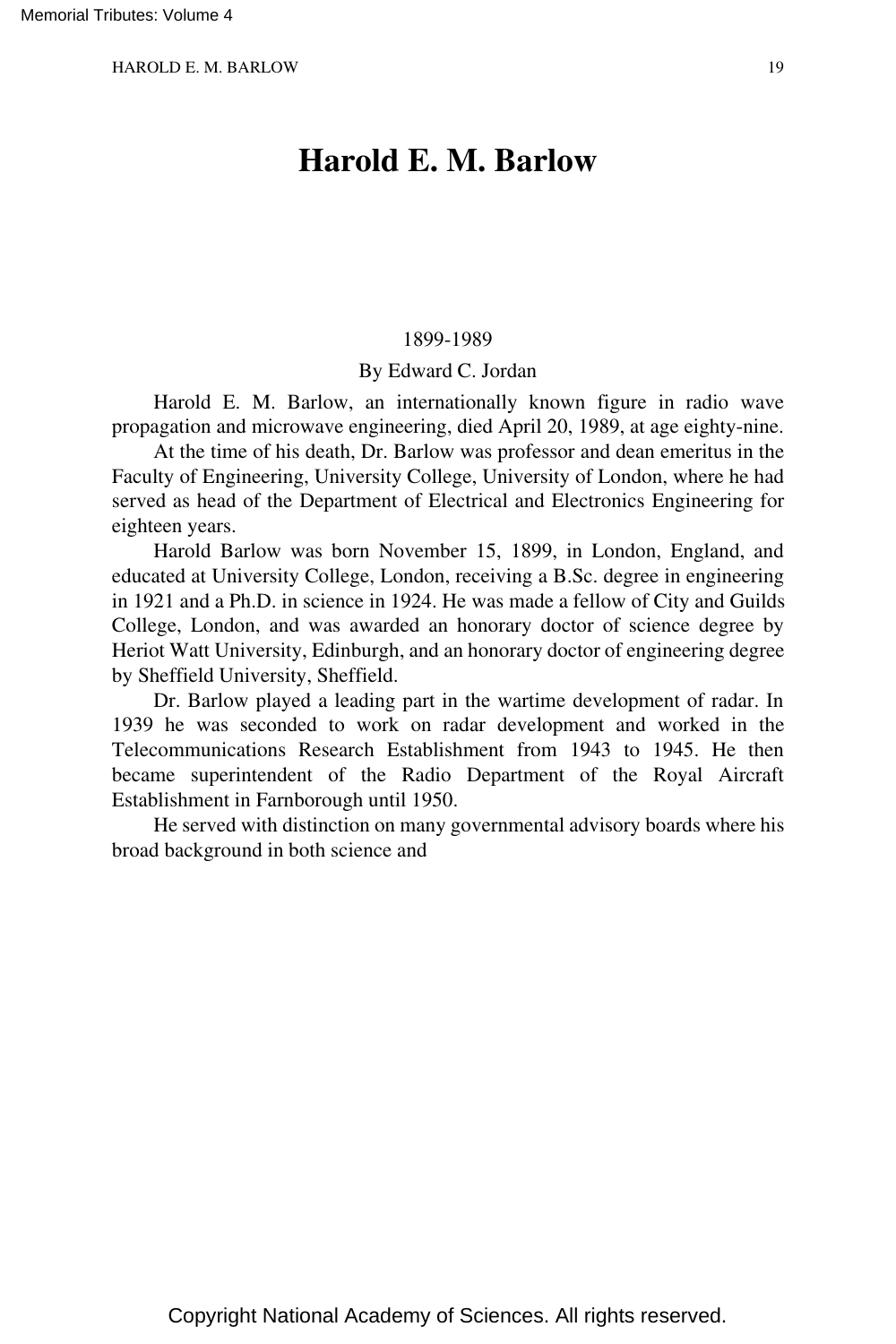engineering proved invaluable. As a member of the Advisory Council of the Ministry of Technology British Calibration Service and chairman of its High Frequency Measurements Committee, he played an important role in the establishment of international electrical standards of measurement.

Professor Barlow was a man of broad interests who achieved outstanding success in all of them. As a research engineer he became the foremost microwave authority in the United Kingdom. He developed the theory and application of surface waves and led in their application to a wide range of problems such as high-speed railways.

As a professional engineer he was the inventor of a number of important microwave devices including the Hall-effect microwave watt meter, which has become a standard in many laboratories around the world.

As an educator at University College he developed the leading school of electrical engineering in England. He revitalized the undergraduate course with greater emphasis on fundamentals, introduced a successful M.Sc. course in microwave engineering, and developed and led a strong research school in microwaves.

Dr. Barlow became known internationally through his many publications (more than one hundred) and through his association with URSI, the International Union of Radio Science. In URSI he became chairman of the United Kingdom National Committee and chairman of International Commission VI (Radio Waves and Circuits). He was also chairman of the (international) Electromagnetic Theory Symposium. From URSI he received the coveted Howard Dellinger Gold Medal, the highest award in its field, for ''his contributions to the theory and practice of radio wave propagation and particularly the study of guided waves.'' From the Institute of Electrical and Electronics Engineers he received the 1975 Mervin J. Kelley Award for "outstanding work in the measurement and properties of radio frequency waves, and their application to telecommunications."

Dr. Barlow received many other honors and awards